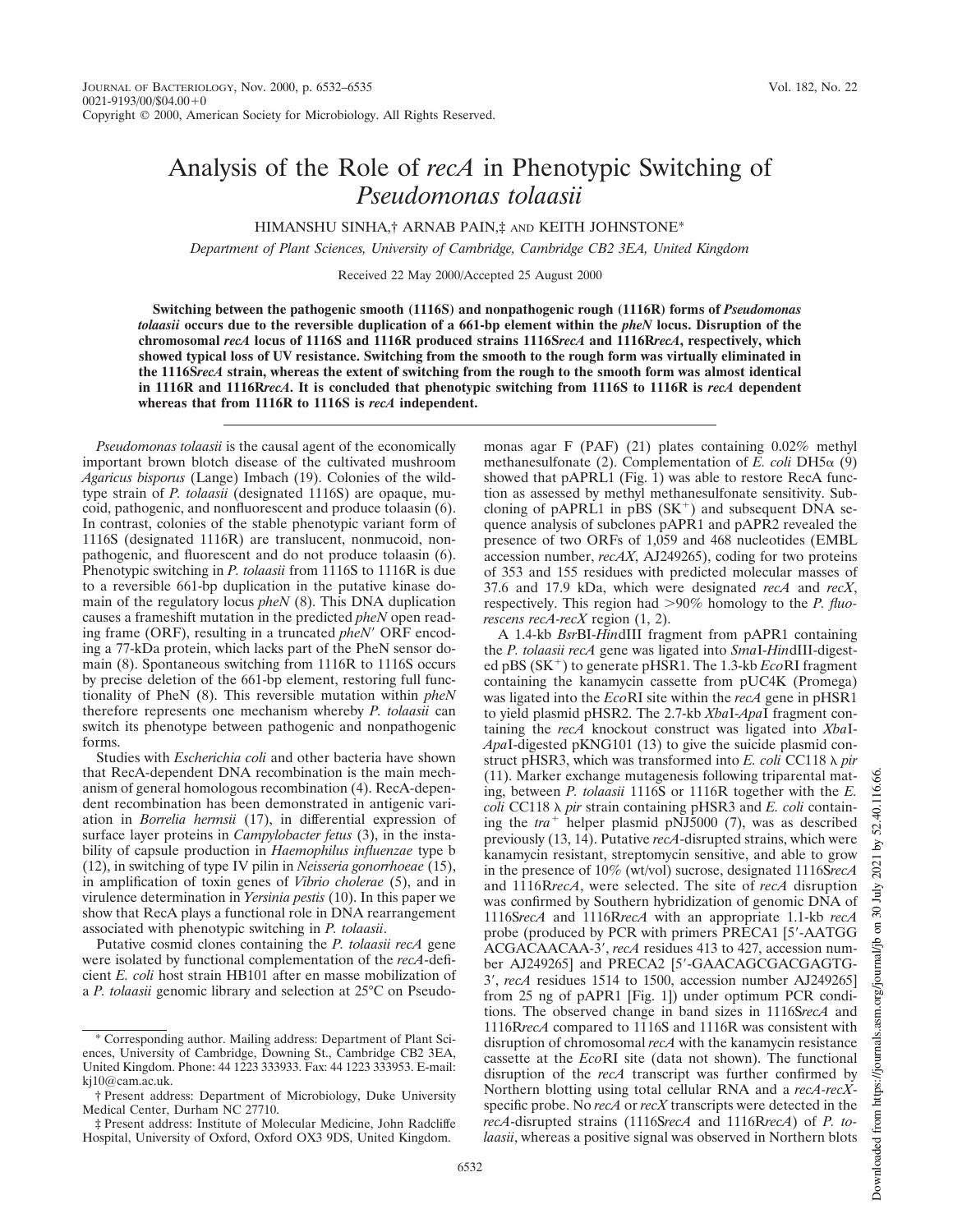

FIG. 1. Restriction map of pAPRL1 showing the positions of *recA* and *recX* and the ability or inability of clones pAPR1 and pAPR2 to restore methyl methanesulfonate resistance (indicated by + and -, respectively) to *E. coli* HB101 and of pHSR4 to restore UV resistance (indicated by +) to *P. tolaasii* 1116SrecA. The primers used for *recA* PCR PRECA1 and PRECA2 are indicated as open triangles. Cloning sites, the kanamycin resistance cassette *kan* used, and the site of disruption in *recA* are also shown.

of wild-type *P. tolaasii* (total RNA extracted 6 h after induction with 2  $\mu$ g of ofloaxin per ml [data not shown]).

Both 1116S*recA* and 1116R*recA* were killed by lower doses of UV than were 1116S and 1116R, respectively (Fig. 2), and UV resistance was at least 75% restored at a UV dose of 400  $\mu$ J/cm<sup>2</sup> by complementation with pHSR4 (a pLAFR3 clone containing a 4.3-kb *Hin*dIII fragment of pAPRL1 with a functional copy of *recA* [Fig. 1]) in both *recA*-disrupted strains and with pAPRL1 (containing a functional copy of *recA/X* [Fig. 1]) in 1116S*recA*.

The effect of disruption of the chromosomal *recA* locus on phenotypic switching was determined for both 1116S and 1116R. The extent of switching from 1116S to 1116R was determined in a shake culture, inoculated with a single 2-day colony of 1116S, after 7 days by measuring the percentage of S and R forms in the resulting population. Since the culture reaches stationary phase after 2 to 3 days, it is not appropriate in this assay to relate the extent of switching to the number of generations of the test organism. Under these conditions, 0.2 to 0.3% of the 1116S population were present as the 1116R phenotype, whereas in 1116S*recA*, this was reduced to less than 0.01% and was restored to 0.14% when complemented with pHSR4 (Fig. 3A). Colony PCR analysis (data not shown) of five randomly chosen R forms arising from 1116S*recA*, with PHEN1 (5'-GGGCTATTTCACCTGGAT-3', *pheN* residues 339 to 357, accession number U25692 [6]) and PHEN2 (5'-G CGGATTTCGTGGCTCAT-3', *pheN* residues 1132 to 1114, accession number U25692 [6]) primers which flank the 661-bp duplication site in *pheN* (8), established that in each case no duplication had occurred in the *pheN* locus as seen in the 1116S-to-1116R conversion (data not shown). In contrast, the expected 661-bp duplication was observed by PCR analysis of five R forms arising from 1116S*recA*/pHSR4 using the same primers (data not shown). When 1116S*recA* was complemented with pAPRL1 containing the whole *recA/X* locus, the extent of switching was restored to  $0.13\%$ , which was not significantly different (at the 99% confidence level) from that in 1116S*recA*/ pHSR4 (Fig. 3A). PCR analysis (as described above) of five randomly chosen colonies of R forms arising from 1116S*recA*/ pAPRL1 confirmed that in all cases the expected 661-bp duplication had occurred in the *pheN* locus (data not shown). Finally, introduction of pLAFR3 into 1116S*recA* had no effect



FIG. 2. UV kill curves for wild-type, *recA*-disrupted, and complemented strains of *P. tolaasii* 1116S (A) and 1116R (B). ▲, wild type; ■, *recA* disrupted strain;  $\Box$ , *recA* disrupted strain complemented with pLAFR3;  $\bullet$ , *recA* disrupted strain complemented with pHSR4;  $\hat{\bigcirc}$ , *recA* disrupted strain complemented with pAPRL1. Cells were plated on Pseudomonas F plates, exposed to UV light in a UV Stratalinker (Stratagene), and incubated at 25°C in the dark for 2 days. Error bars indicate the standard deviation from triplicate samples.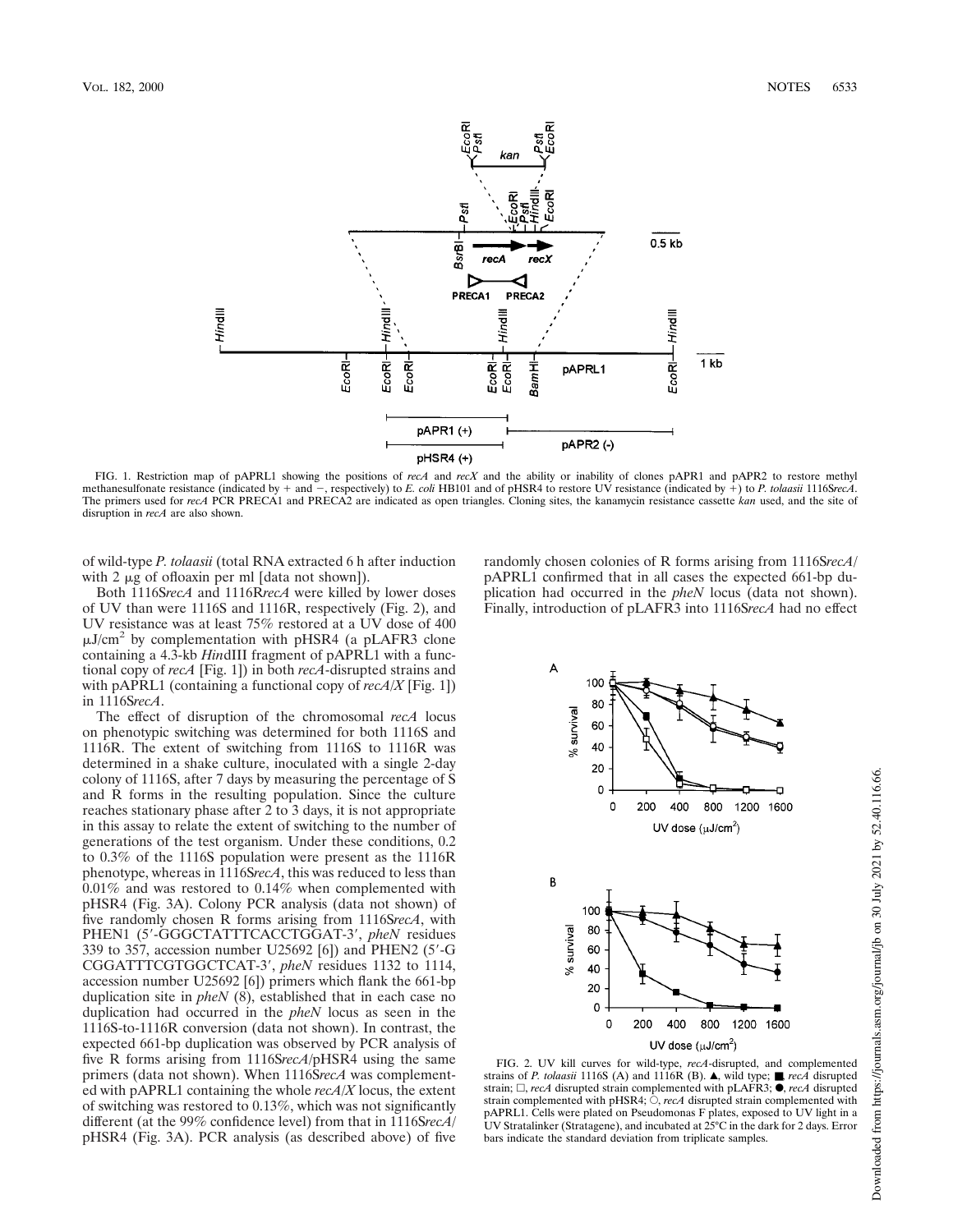

1116R 1116Rrec/

FIG. 3. (A) Extent of phenotypic switching from *P. tolaasii* 1116S, 1116S*recA*, 1116S*recA*/pHSR4, 1116S*recA*/pAPRL1, and 1116S*recA*/pLAFR3 to the corresponding R form. Serial dilutions of a shake culture (7 days at  $25^{\circ}$ C) in Pseudomonas F broth with appropriate antibodies were plated on PAF agar plates and incubated at 25°C for 2 days, and colonies were scored for phenotype. The extent of switching was calculated as the percentage of R forms in the total number of colonies. Error bars are from 10 replicate determinations in two independent experiments. The mean values for 1116S*recA* and 1116S*recA*/pLAFR3 are significantly different at the 99% confidence level (using the  $\chi^2$  test) from the mean values for 1116S, 1116S*recA*/pHSR4, and 1116S*recA*/pAPRL1. (B) Extent of phenotypic switching from *P. tolaasii* 1116R and 1116R*recA* to the S form in 7-day-old colonies. Serial dilutions of an 18-h culture grown at 25°C were plated out on PAF agar plates with appropriate antibiotics to give 10 to 15 colonies per plate. After incubation for 7 days at 25°C, three individual colonies were randomly selected, removed, and resuspended in 5 ml of sterile deionized water, and serial dilutions were plated out on PAF agar. The resulting colonies were scored for phenotype after a 2-day incubation at 25°C, and the extent of switching was calculated as the percentage of S forms in the total number of colonies. Error bars are from 10 replicate determinations in two independent experiments. The mean values are not significantly different at the 99% confidence level (using the  $\chi^2$  test).

on the extent of switching observed (Fig. 3A). Although both *recA* and *recX* functions are disrupted in 1116S*recA* and these functions should both be restored in 1116S*recA*/pAPRL1, the ability of pHSR4, which contains only the *recA* gene (Fig. 1), to restore phenotypic switching establishes that conversion of 1116S to 1116R forms is *recA* dependent. However in a *recA*deficient background, phenotypic switching occurs to a reduced extent and is due to a mechanism other than the duplication event observed in 1116S (8).

The extent of switching from 1116R to 1116S was determined by analyzing the percentage of S and R forms in 7-dayold colonies of 1116R on PAF. In this assay the S form appears from day 4 onward as microcolonies within the 1116R colony, and it is not possible to determine the number of generations of the 1116R and 1116S forms. Under these conditions, the extent of switching from the wild-type 1116R to the 1116S form was 4.8%, and there was no significant reduction in the extent of switching in 1116R*recA* (Fig. 3B). These data establish that *recA* is not required for the 1116R-to-1116S reversion. Analysis of five independently isolated S forms from 1116R*recA* using the PHEN1 and PHEN2 primers described above confirmed

the expected precise deletion of the 661-bp fragment in *pheN* in all colonies examined, as seen in 1116S forms arising from 1116R (data not shown). It is therefore concluded that under the assay conditions used, transition of the pathogenic form (1116S) to the nonpathogenic form (1116R) is dependent on RecA function but that reversion from 1116R to 1116S is independent of RecA function.

Disruption of *recA* in 1116S and 1116R also abolished expression of the downstream ORF *recX* (data not shown). Plasmids pAPRL1 and pHSR4 restored UV resistance and the extent of switching to the 1116R form in 1116S*recA* (Fig. 2) to the same extent. This argues against a direct role of *recX* in *pheN* duplication-related phenotypic switching from 1116S to 1116R forms in *P. tolaasii*. Although the precise role of *recX* in *recA*-mediated recombination is still under investigation, the ability of *recX* to reduce the toxicity of *recA* overexpression has been demonstrated in *P. aeruginosa* (18), *Streptococcus lividans* (20), and *Mycobacterium smegmatis* (16).

The biological significance of the phenotypic switch in *P. tolaasii* remains to be established. The higher extent of reversion from the avirulent 1116R form to the virulent 1116S form may be important in the epidemiology of brown blotch disease. The failure to find the origin of primary inoculum in mushroom farms may be due to the inadequacy of current diagnostic tests, which are able to detect only the 1116S form (21). Thus, the 1116R form may constitute the primary inoculum, which could revert to the virulent form either spontaneously or as a result of receiving environmental cues.

Himanshu Sinha and Arnab Pain contributed equally to the work. We thank Bin Han and Chris Baldwin for their helpful discussions and Marcus Jarman for his technical assistance.

This work was supported by the Cambridge Commonwealth Trust (H.S. and A.P.) and was performed within the Cambridge Centre for Molecular Recognition under the provisions of licence PHF174B/63/90 issued by the Ministry of Agriculture, Fisheries and Food under the Plant Health (Great Britain) Order 1987.

## **REFERENCES**

- 1. **De Mot, R., G. Schoofs, and J. Vanderleyden.** 1994. A putative regulatory gene downstream of *recA* is conserved in Gram-negative and Gram-positive bacteria. Nucleic Acids Res. **22:**1313–1314.
- 2. **De Mot, R., T. Laeremans, G. Schoofs, and J. Vanderleyden.** 1993. Characterisation of the *recA* gene from *Pseudomonas fluorescens* OE 28.3 and construction of a *recA* mutant. J. Gen. Microbiol. **139:**49–57.
- 3. **Dworkin, J., and M. J. Blaser.** 1997. Molecular mechanisms of *Campylobacter fetus* surface layer protein expression. Mol. Microbiol. **26:**433–440.
- 4. **Dybvig, K.** 1993. DNA rearrangements, and phenotypic switching in prokaryotes. Mol. Microbiol. **10:**465–471.
- 5. **Goldberg, I., and J. J. Mekalanos.** 1986. Cloning of the *Vibrio cholerae recA* gene and construction of a *Vibrio cholerae recA* mutant. J. Bacteriol. **165:** 715–722.
- 6. **Grewal, S. I. S., B. Han, and K. Johnstone.** 1995. Identification and characterization of a locus which regulates multiple functions in *Pseudomonas tolaasii*, the cause of brown blotch disease of *Agaricus bisporus*. J. Bacteriol. **177:**4658–4668.
- 7. **Grinter, N. J.** 1983. A broad-host-range vector transposable to various replicons. Gene **21:**133–143.
- 8. **Han, B., A. Pain, and K. Johnstone.** 1997. Spontaneous duplication of a 661 bp element within a two component sensor regulator gene causes phenotypic switching in the colonies of *Pseudomonas tolaasii*, cause of brown blotch disease of mushrooms. Mol. Microbiol. **25:**211–218.
- 9. **Hanahan, D.** 1983. Studies on transformation of *Escherichia coli* with plasmids. J. Mol. Biol. **166:**557–560.
- 10. **Hare, J. M., and K. A. McDonough.** 1999. High-frequency RecA-dependent and -independent mechanisms of Congo Red binding mutations in *Yersinia pestis*. J. Bacteriol. **181:**4896–4904.
- 11. **Herrero, M., V. de Lorenzo, and K. N. Timmis.** 1990. Transposon vectors containing non-antibiotic resistance selection markers for cloning and stable chromosomal insertion of foreign genes in gram-negative bacteria. J. Bacteriol. **172:**6557–6567.
- 12. **Hoiseth, S. K., E. R. Moxon, and R. V. Silver.** 1986. Genes involved in *Haemophilus influenzae* type b capsule expression are part of an 18-kilobase tandem duplication. Proc. Natl. Acad. Sci. USA **83:**1106–1110.